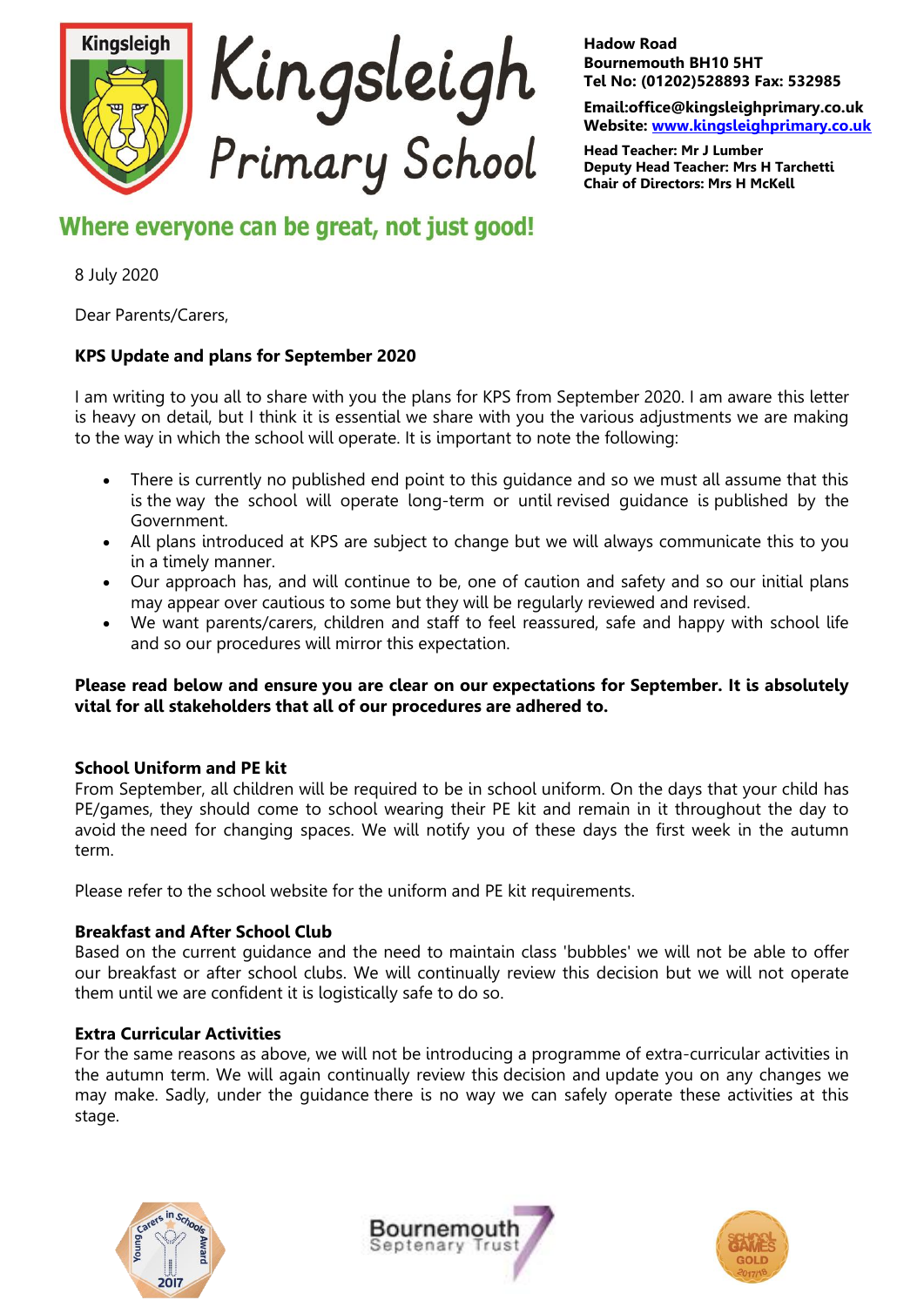# **Staggered start and finish times**

To reduce the number of families arriving to school at the same time we will be introducing staggered start times across the school. We will also be directing families/children to enter and exit the school through grounds through a dedicated gate. **The times and entrance/exit must be followed by all and whilst we understand the gate allocated may not be the most convenient for some families it has been organised based on safety for all. This will be monitored to maintain safety.**

**Bennion Road entrance** - Nursery, Reception and Year 3 **Small gate entrance by staff car park** - Year 1 and 2 **Gates by all Weather sports pitch (MUGA)** - Year 4, 5 and 6

Start and end times to the day will be directed by the surname initial of children so as to help with drop off practicalities for families. If siblings have different surnames then please choose one surname for both children's drop off and collection times.

# **The staggered start and finish times apply to all children from Reception - Year 6.**

**Surname A - F** - 8.30am drop off - 2.45pm collection **Surname G-L** - 8.40am drop off - 2.55pm collection **Surname M-S** – 8.50am drop off – 3.05pm collection **Surname T-Z** - 9.00 am drop off - 3.15pm collection

### **For families with multiple siblings please use the entrance allocated to your youngest child.**

### **Lunchtimes and break times**

To reduce the possibility of classes mixing together, we will be having break times and lunchtimes staggered across the school day and we will be allocating specific playground spaces and equipment to each class.

We will be starting the autumn term by serving all children, who have a Free/Universal school meal/purchase, a packed lunch through Chartwells. We advise children in Year R – 2 to take up this option. If you choose to bring a packed lunch, please can this be in a disposable bag. In September, we will assess the potential to return to a hot school meal provision when the time is right.

### **Attendance**

It is an expectation of the Government that all children attend school from September. The school will be returning to our normal procedures regarding attendance and we will monitor it from the beginning of the term. If your child is unwell and can't attend school, then please notify the school office with a reason for your child's absence as soon as possible on 01202 528893 or send an email to [absence@kingsleighprimary.co.uk.](mailto:absence@kingsleighprimary.co.uk)

### **Pencil Case**

To reduce the amount of sharing that takes place in classes we are asking all parents/carers to provide the following items in **a simple pencil case which is clearly named:**

### **Please note - this applies to all children in Reception - Year 6**

- 2 x pencils
- rubber
- sharpener
- ruler
- colouring pencils

Other items such as scissors and glue sticks will be allocated to each child. We thank you for your support with this.